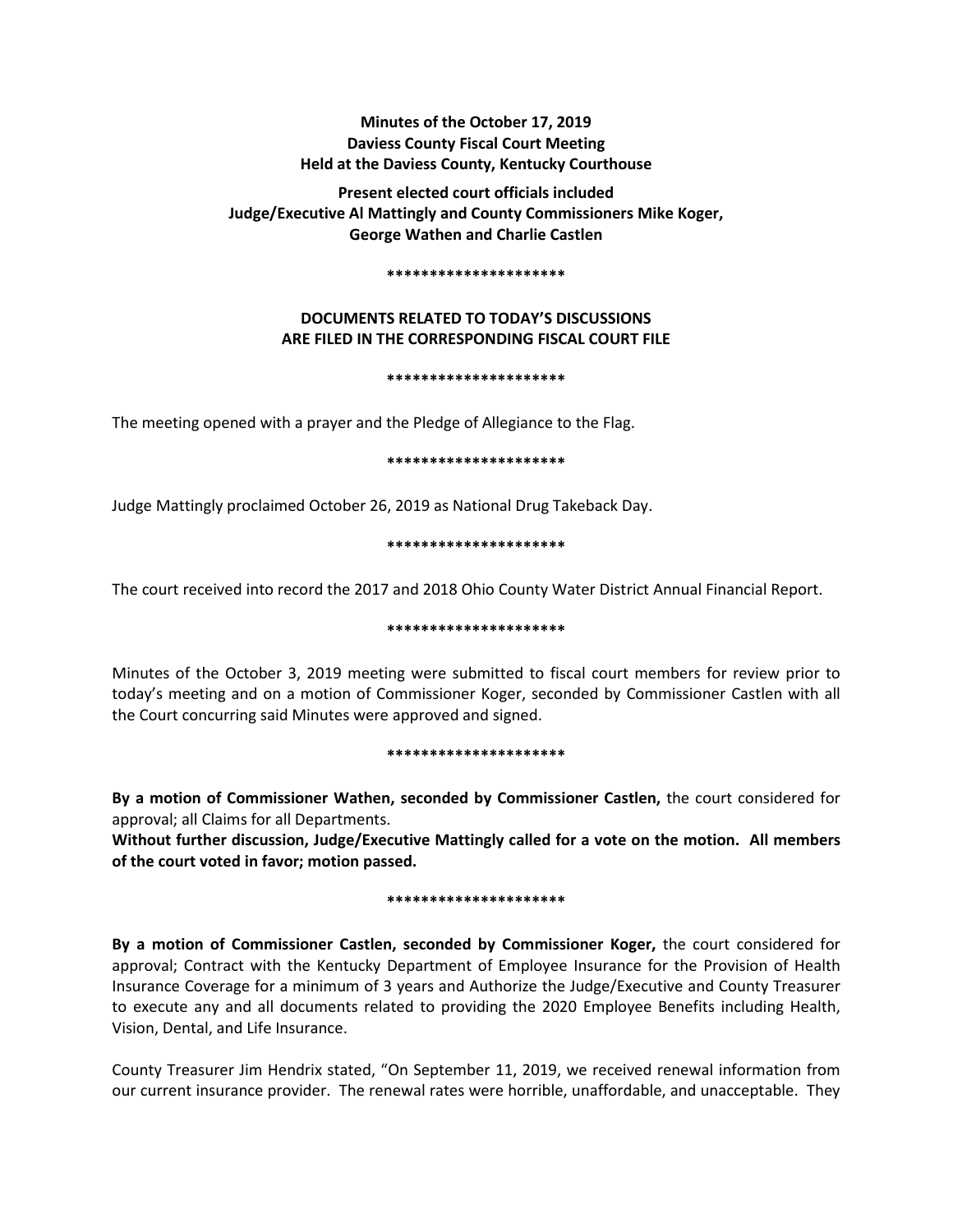also provided us a viable alternative, one which allows us to remain with Anthem BCBS and will potentially save the court between \$1.5 and \$2.5 million. This is a 3-year contract with annual rate adjustments. Due to time constraints, Judge Mattingly and I went to Frankfort and signed this contract, contingent upon today's court approval. I recommend approval."

Judge Mattingly asked, "Can the employees be assured that this new policy will cause little change to their current medical coverage and expenses?"

Mr. Hendrix agreed stating, "When you put the current and proposed plans side-by-side they pretty much mirror each other and the dental plan is the same."

**Without further discussion, Judge/Executive Mattingly called for a vote on the motion. All members of the court voted in favor; motion passed.** 

**\*\*\*\*\*\*\*\*\*\*\*\*\*\*\*\*\*\*\*\*\***

**By a motion of Commissioner Wathen, seconded by Commissioner Castlen,** the court considered for approval; Annual Order of Affiliation Agreement with Daviess County Search and Rescue Team. **Without further discussion, Judge/Executive Mattingly called for a vote on the motion. All members of the court voted in favor; motion passed.** 

# **\*\*\*\*\*\*\*\*\*\*\*\*\*\*\*\*\*\*\*\*\***

**By a motion of Commissioner Koger, seconded by Commissioner Wathen,** the court considered for approval; Reject Bid No. 40-2019: Animal Shelter Painting Project (Animal Control).

Purchasing Agent Jordan Johnson stated, "All bids exceeded the allocated budget for this project. It is our recommendation to reject all bids and pursue this project in the next fiscal period pending budget approval."

**Without further discussion, Judge/Executive Mattingly called for a vote on the motion. All members of the court voted in favor; motion passed.** 

# **\*\*\*\*\*\*\*\*\*\*\*\*\*\*\*\*\*\*\*\*\***

**By a motion of Commissioner Castlen, seconded by Commissioner Wathen,** the court considered for approval; Award Bid No. 41-2019: Judicial Center Caulking Project (AOC) to Kentucky Mirror for \$142,460.

**Without further discussion, Judge/Executive Mattingly called for a vote on the motion. All members of the court voted in favor; motion passed.**

# **\*\*\*\*\*\*\*\*\*\*\*\*\*\*\*\*\*\*\*\*\***

**By a motion of Commissioner Wathen, seconded by Commissioner Koger,** the court considered for approval; Surety Bond Release for Lake Forest Units No. 19 and 23.

**Without further discussion, Judge/Executive Mattingly called for a vote on the motion. All members of the court voted in favor; motion passed.**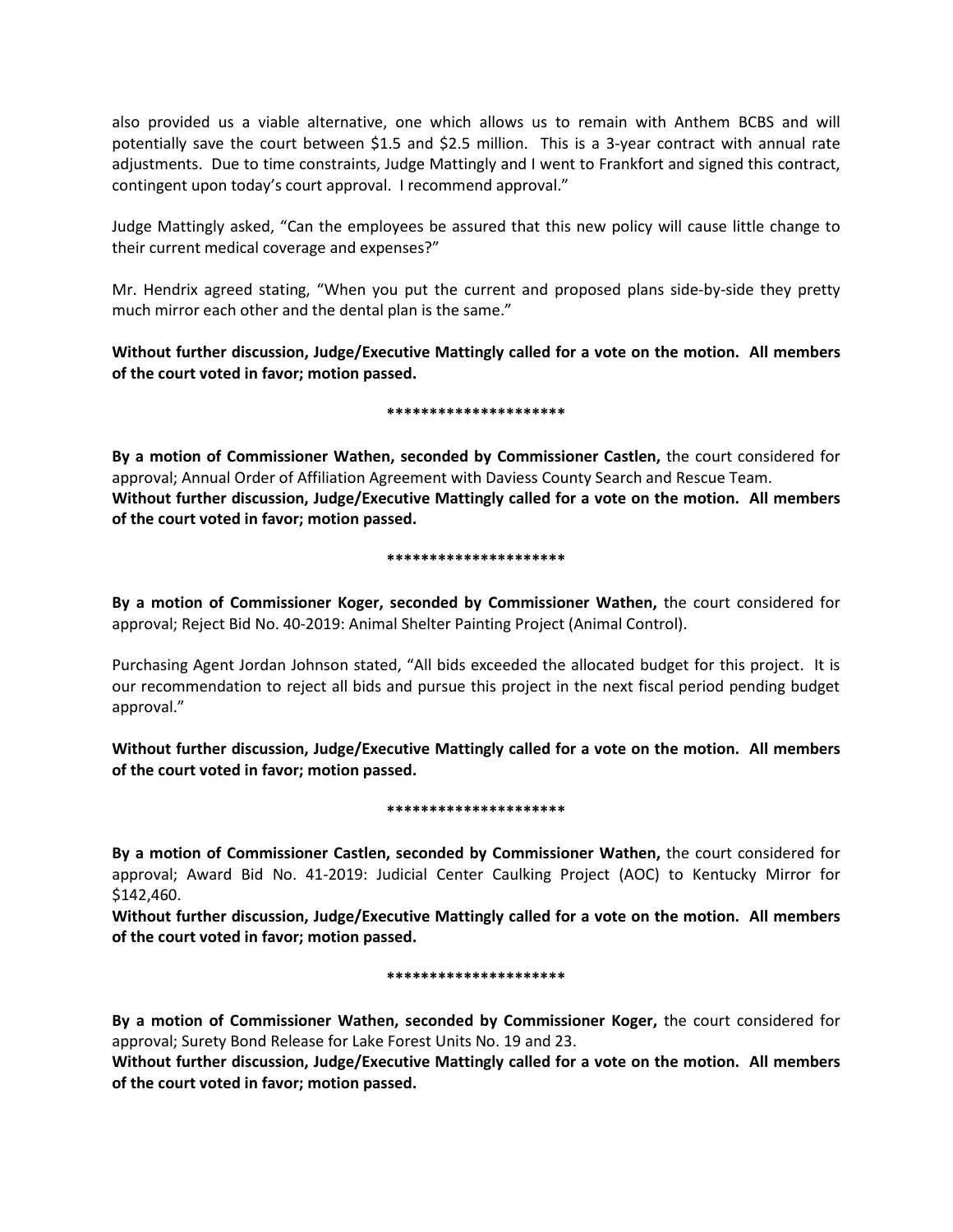#### **\*\*\*\*\*\*\*\*\*\*\*\*\*\*\*\*\*\*\*\*\***

# **Comments by the Public:**

Chad Benefield stated, "A couple of weeks ago, I came to this court asking that a Non-Discrimination Ordinance be considered for Daviess County. At that time, I was asked to share with the court specific personally-vetted cases of sexual identity and/or gender discrimination. Today, I am delivering that information." Document follows:

## **EXAMPLES OF DISCRIMINATION IN OWENSBORO/DAVIESS COUNTY Compiled and submitted to Daviess County Fiscal Court in October 2019**

# **R (Male, professional):**

When R moved back to Owensboro, he attempted to rent an apartment in the Landsdowne subdivision. A leasing agent showed him the property, which he decided to rent. The next morning, he called the agent to make an appointment (at the property) where he would submit the deposit and sign the lease. Only this time, R took his partner with him. The leasing agent asked them if they were "brothers or just friends". When R told him they were together, the leasing agent suddenly claimed not to have the necessary paperwork, though that's why they were meeting in the first place. The agent promised to "call tomorrow" but never did. R, a couple of days later, reached the leasing agent who informed him the lease was no longer available to him.

# **Kevin and Chad:**

When Kevin and I first decided to move in together, we found the perfect apartment. We were given a tour, filled out the necessary paperwork and application and left knowing we had found our first home together. A couple of days later, after oddly not hearing from the leasing company, we called them. The man who gave us a tour of the property answered and told me that we were not going to get the apartment after all. We were informed that they don't "rent to two men ... you know, college guys." I was indeed a "college guy" at the time. But I was in Graduate School working on a Master's Degree. I was hardly the "college guy" the leasing agent was referencing as an excuse not to rent to us. The fact of the matter is we knew that "college" had nothing to do with it. We were being denied housing because we were gay men. So devastated by what happened, we actually missed an opportunity. See, by informing us that they would not rent to "two guys", the leasing agent actually violated federal housing Jaw. When it did occur to us, we briefly entertained the notion of suing the leasing agent for sex discrimination, but eventually opted out. The reason why? We knew exactly what would happen. If push came to shove in a court of law, the leasing agent would have simply had to tell to the truth- that they decided not to rent to us because we were gay. And that, under law, would have been perfectly acceptable and we would have lost the case.

#### **Local female professional:**

Received a job offer from one of the most prominent employers in our community, but was informed that her job was "very public" and her "private life should ALWAYS be kept private." The employee felt "warned" and threatened by the conversation as if it was a condition of employment. She is fully convinced it was. She left the position and Owensboro within 7 months.

# **Male, mid 20's, homosexual:**

According to someone very close to this case, the subject had lived in his apartment "with no issues". There were some slight plumbing problems that caused water to leak from the tub faucet. This happened occasionally and the repairs were usually rendered quickly after a call to the rental company. However, everything changed "after his male partner went to pay his rent one day." According to witnesses, the management company would make random drivebys of the property, then followed with a letter asking how many people lived in his two bedroom apartment. For the record, the subject's boyfriend did occasionally stay over, but had his own home. Upon receiving the letter, the subject asked the rental company why he was sent the letter and stated that his contract did not mention a limit of occupants and we was under no obligation to add visitors to his contract. According to a confidant of the subject, "He felt like he was being watched." Shortly thereafter, he had another issue with the tub faucet. He called the rental company to request another repair. His calls were unanswered for 17 consecutive days. He received a returned call only after leaving another message and sending an email that indicated and highlighted each time he had called. He also mentioned that his water bill had increased significantly. Finally, the issue was fixed. However, immediately following the incident, the rental company started calling on the day rent was due as a "reminder". This had never happened before and was never an issue before. The subject is convinced his treatment is the direct result of his sexual orientation. He moved. According to the subject, "Prior to his partner paying his rent, all staff members were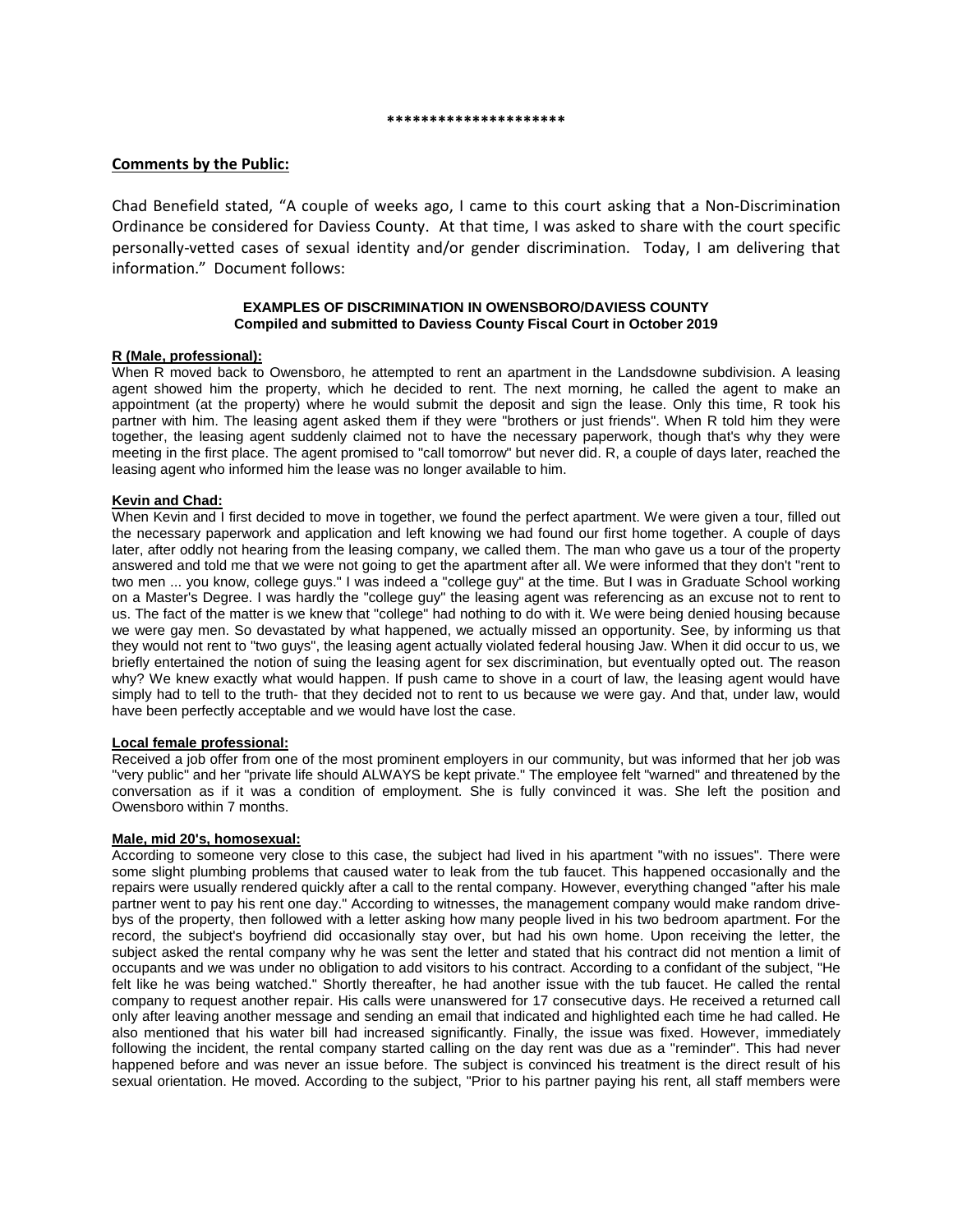friendly and would wave and speak (to him)." However, after his partner paid his rent, "very few staff members would speak to him."

## **Married men, 30's, homosexual:**

Two male friends of mine, in a long-term relationship and now married, walked into a well-known local bank branch to secure a mortgage loan. When the loan officer realized he was about to write a loan for two men, he quickly reversed course and told them that he couldn't help them. They "had too much money down" and there was nothing he could do for them. They had no choice but to take their business to another bank. They did so. The loan officer who eventually did work with them was completely flabbergasted by the treatment they received from one of her competitors. Of course, she gladly accepted their business. But that business was refused elsewhere. For the record, they had no issue with "too much money down" and easily qualified for and secured a loan.

#### **Transgender male, late 20's:**

Admitted to local academic program in a public institution. According to references who knew the student, he was "very smart and helped classmates" and was "honestly, probably one of the best in the class." Many of his classmates did not know that he was born anatomically female. However, in one particular situation, he did reveal his gender and problems began immediately. Witnesses claim the director of said program was often heard telling others to "watch that one". It's believed by people close to the situation that the subject eventually failed out the program "mostly due to them wanting him out." At least one person close to the situation addressed this with administration on his behalf because she felt he was being "targeted."

## **Female, lesbian, adult:**

Subject, who is legally married to a woman, was asked about her sexual orientation at work by a coworker and "if she thought it would be an issue due to the nature of the work she was doing." The insinuation was "that she would be looking at clients inappropriately". Subject informed the coworker that the statements "were illegal and inappropriate." She "informed her supervisor and filed a complaint". This case is ongoing and the subject is currently seeking legal counsel outside of Owensboro.

## **Two couples (one male couple, one lesbian couple):**

Two male friends of mine (and their son) went out to eat with two female friends of mine (and their daughter) at an Owensboro restaurant. They're long-time friends and do this frequently. So much in fact that they have set in stone the answer to the question, "How would you like the checks tonight?" Their response is always, "The guys and the girls." But one such occasion still resonates with them. On this particular night, when they gave their canned answer to that question, the waiter verbally assaulted them and made disparaging comments to both couples in front of their children. Recounting that incident, one of the males involved says, "What I remember most was the way I felt - it was more than anger - I felt less than a citizen in a community I love."

#### **Melissa**:

Melissa owns a thriving local business and has experienced discrimination in all three arenas that the Fairness Ordinance would address. Here are the instances that most reflect the issues she has encountered locally. When she looking to relocate her business to a new location, a local leasing agent said to her "I don't rent to people like you." When Melissa shares this story, she also adds that he did this in front of his employees and laughed at her while doing it. She was also denied a lease for housing as well, by this same local leasing company. In addition to housing, she has experienced issues regarding employment as well. Her issues with a former employer are indisputable cases of discrimination. Acting in her capacity as a manager in a previous job (in the mental health field), she was forced to discipline a female employee for behavior that put said employee in jeopardy with the clientele they were serving. That employee then, in retaliation, accused Melissa of sexual harassment (which did NOT happen) and Melissa was formally written up and reprimanded by her supervisors. They never asked for HER side of the story (though the she was the ranking employee). This, by the way, happened more than once and is a contributing factor to why Melissa left her career in Social Work to pursue another.

#### **Bisexual male couple, new to Owensboro:**

Went to a local medical provider because they were in search of a local Primary Care Physician. Initially, they were asked by staff if they are related. The office was trying to see if they wanted to come back together or separately (not an uncommon practice). The men did agree to go back together. The medical assistant went back to take both of their vitals and get a medical history documented for the provider to review. One hour and 25 minutes lapsed with no one coming to check on them. One of the males went to the desk to see how much longer it would be. He was told by the office staff that they were unsure. He returned to the room. A few minutes later, the office manager came in and told them that they had mistakenly scheduled them the wrong day and that they were trying to find a provider available that could accommodate two initial new patient visits. They ended up choosing getting rescheduled due to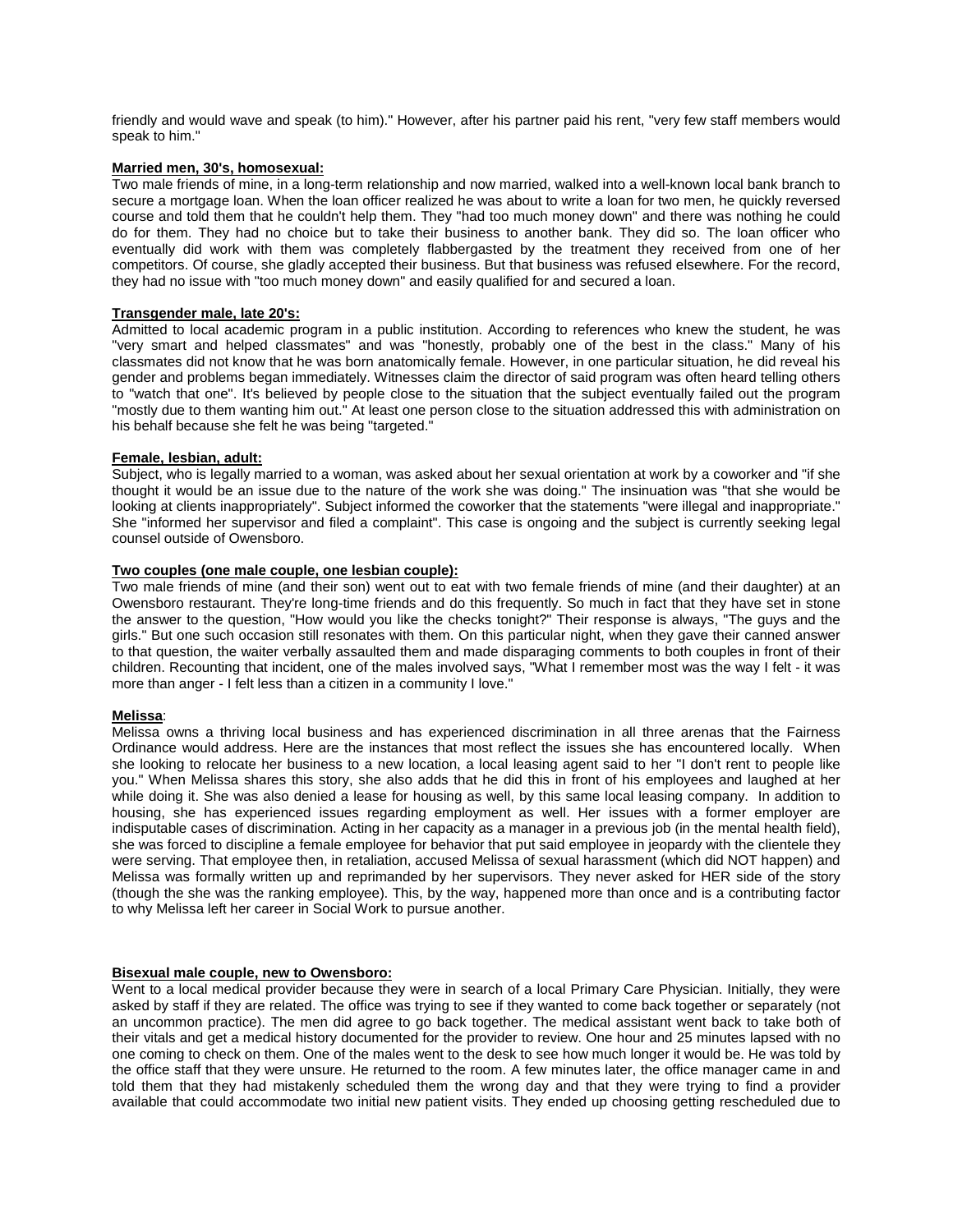having other plans and not knowing how long they would be there. They made different appointments for the same day again. The morning of those rescheduled appointments, they were called and left a message that their appointments were cancelled and no reschedule was offered. That office has not returned any of their calls nor have they responded to medical request records from another provider.

# **JJ & VF:**

Ten years ago, the couple petitioned the courts for joint custody of their ten-year-old daughter. The courts granted that wish making V the custodial parent with shared guardianship with J. They were just the second lesbian couple in Kentucky to win joint custody of a child. When J attempted to put the child on her insurance, she was informed that "two women could not carry a child on each of their insurances". V read the company's insurance booklet and discovered that "a man who marries a woman with children need not petition the courts for anything to prove their relationship and could add the child to their insurance as a step parent". It also mentioned you could "add a child you had been awarded through the courts". The ladies thought that clause would qualify them. However, they were "disqualified" because they were two women. It was supposedly "out of the employer's hands."

# **National Candidate for a Local Position:**

I was honored to be involved with a local organization's nationwide search for a new employee. One of the candidates for that post was an incredibly talented, creative and openly gay man. It's the last descriptor that ultimately got him disqualified from consideration. I know this because of a conversation I had with a woman involved in the screening of candidates. Not fully realizing who she was talking to, she asked me what I thought of the candidate. I said I thought he was brilliant, personable and offered a unique vision and approach that could serve the institution well. She then said to me, "Well, (insert name of another influential female involved in the screening process) says he's gay! And there's no way we can hire him. He will get eaten alive in this town!" I quickly replied, "You know I'm married to man, right?" She said, "No. I didn't know that." I said, "Well, I am. And I don't what (insert name of the other female of influence) is talking about. But I am gay and I can tell you that NO ONE in this town is eating ME alive. I don't even what that means." I feel as if I should elaborate on the other female of influence from this story. When I saw her a couple of weeks later, she invited me to a party she was throwing at a local social club. She informed that I could bring "my wife." I told her that I didn't have a wife, but I had a husband. Without missing a beat, she told me, "Well, uh, then bring one of your dogs." Yes, this is actual dialogue from a woman who was involved in the process of screening and hiring national candidates for a relatively prominent position in this community. And though she didn't ultimately have say in the final outcome of the hiring process, she did have an influential voice in a group of people supporting that process.

# **Local transgender male:**

Subject applied at a local restaurant franchise. The interview "went great" and the subject was in line for a store manager position, pending a clear background check. Subject got a call about a week later from the hiring manager who asked him to come in. Subject went in "expecting to discuss hours, starting date, etc." When they sat down ... in the lobby ... the hiring manager started quizzing him, loudly, about why he used to have a girl's name. She then asked if he was "one of those trannies". According to the subject, everyone around was listening. Subject informed the hiring manager that he didn't see how that had anything to do with his ability to do the job. The hiring manager proceeded to start calling him "tranny" and told him to get out of there and that "things" like me were not welcome there.

\*\*Update- the hiring manager was reportedly fired after a formally filed complaint to corporate headquarters. The hiring manager apparently had "a history of homophobic and racist behavior and, after an investigation, was fired."

# **L:**

Prominent local female has suffered two distinct issues of discrimination- one in employment, one in healthcare (public services). Here's a summary of her experiences with a local employer.

- started with employer part time
- increased to full time due to good work ethic, attendance, attention to detail
- promoted to shift manager
- promoted to store manager
- owner discussed my potential to be a district manager
- owner discovered she is a lesbian
- relationship with owner & work environment became tense and uncomfortable
- when she did not quit, the owner fired her stating "it wasn't working out".
- this happened over the course of 11/2 years.
- L's work ethic and skills were considered great and rewarded until the owner realized she was a lesbian

# **Healthcare:**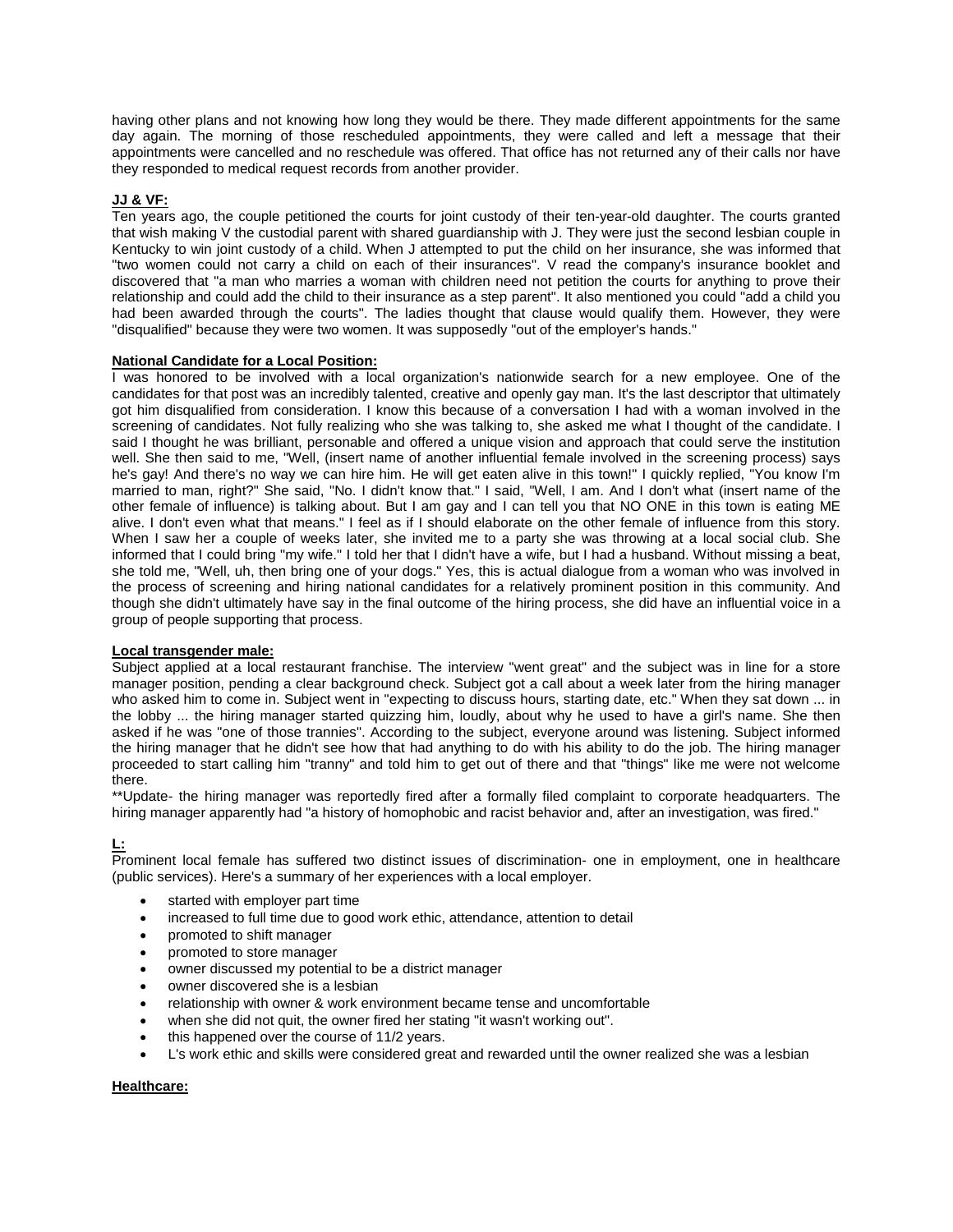- had received care from a local physician when she had health insurance in her own name through her employer
- eventually obtained health insurance through her wife's employer (insurance card had her wife's name on it)
- presented her health insurance card with her wife's name on it at next appointment
- office manager called her into a back office and accused her of "insurance fraud"
- Subject was threatened with legal action for insurance fraud without anyone contacting the insurance company verifying coverage
- the insurance billing manager was brought into the room with the intent to further intimidate her.
- All they had to do was call & verify coverage
- Reluctantly coverage was verified but no apology was ever given
- Subject was essentially forced to find another physician

# **A:**

In June 2013, her partner's sister died unexpectedly. (She and her partner were not married yet) Subject worked at a local employer and had since 2002. For reference, the complainant and her partner had been together event before that ... dating back to 2001. Subject asked HR about taking bereavement leave and was told that she was not in a "recognized relationship" and did not qualify for the leave benefit. Complainant asked "Would it matter if I was married to a man?" She was told,"Yes". Then subject asked "If I had married a man that morning and his sister died that day....after just a few hours of marriage, would I be eligible for bereavement leave?" She was told "Yes". The subject and her partner had been together for 12 years, were buying a home together....had grown children....a real family. The woman above and her partner were also discriminated against in relation to housing. She and her partner were shopping for a home and made an offer on a house on Ford Ave. The initial asking price is exactly what they offered. The man who owned the property refused their offer and refused to counter. He sold the property to aman and woman for \$10,000.00 less than what the lesbian couple offered.

# **J & J:**

Two local men who own a relatively new business in the heart of downtown Owensboro. In an interview on local television, one of the men recounted instances when a local contracts/orders were canceled when it was discovered the business is owned by two gay men. They have encountered other instances in which people refuse to do business-to-business deals with them.

# **Two females, lesbian couple with child:**

11 years ago, the couple delivered a healthy happy little boy. Female #2 previously discussed with her employer that she would take off once the baby was born. She had saved sick days for this and sought approval from a previous supervisor. Once their son was born, the new supervisor decided she could not use her sick days, even though she had gotten prior approval. The reason for denial? Because their son "was 'not' hers". The supervisor went on to say she would not receive pay for her time off work . The couple went to court to get guardianship papers to show the child legally belonged to both women. The supervisor maintained that "wasn't good enough". For fear of losing her job,the subject, who was not yet a tenured employee, decided not to pursue the matter further. Finally, however, she was allowed her to use her days to be with her newborn son and the employer eventually adopted a nondiscriminationpolicy that includes sexualorientation.

# **K:**

Transgender female who now works full-time locally, however her road to stable full-time employment has been a difficult one here. She hasn't legally changed her name so, when she was pursuing work, she would typically use her birth name and assumed name side-by-side on applications. According to her mother, she "rarely got a chance for an interview." Her mother works part-time for a local department store that claims to have a nondiscrimination policy. But according to the client's mom, "I haven't seen it." K worked there for a month and managers pulled her from her area without an explanation and put her in "operations". She was only allowed 8 hours a week and was only allowed to work 6am to 10am on Saturday morning and Sunday morning. The store opened at 9am. K wasn't getting enough hours to make her car payment so she had to find something else. She worked at a local box store for a few months- first as a stocker, then in a cashier position. Management ultimately claimed a customer complained she was "being too rough with their items" and she was fired. She finally got her new job at a local company with national roots. In her mother's words- "I hope she can stay there. So far so good. She hasn't tried to find a place of her own to live yet but I want to make sure we have those ordinances in place soshe can."

John Fowler, Pastor of Southside Fellowship Church for the past 24 years stated, "I represent a coalition of local churches which includes a large number of local churches and we have a different perspective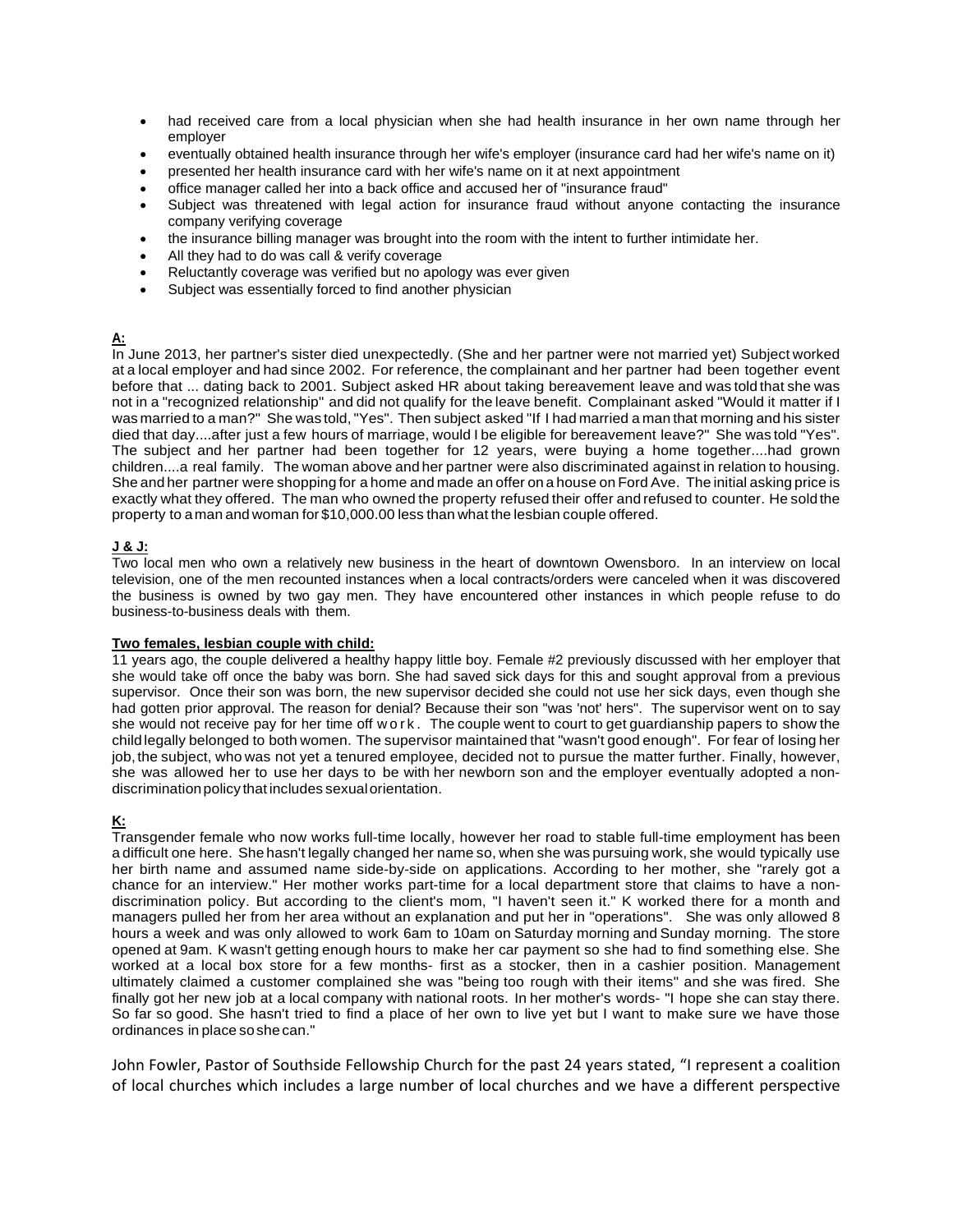on a fairness ordinance. Our coalition is formulating our opposition and will bring that to you at the appropriate time."

Judge Mattingly encouraged him to deliver that information at the next court meeting.

Former County Commissioner Gary Boswell stated, "I want to remind you that the petition going around the community represents a very small portion of local people. The paper reported a statement someone made that 98% of the population supported a fairness ordinance. I assure you, I've not talked to a single person in favor of such ordinance. I am very concerned about where this is headed nationally, where a church can lose their tax exempt status for not hiring certain people and where businesses can be sued for not baking a cake for certain people. When it comes to our religious freedoms, Christians are opposed to these lifestyles."

Andy Gamblin stated, "As a Christian, we don't need this here in the county." He said if the court approves such ordinance they will be going against the bible.

Phillip Anderson encouraged the court to truly understand the desire of the community and do as the community as a whole supports. He also encouraged the court to take their time and to not feel pressured to hasten a decision.

Waylon Ramming stated, "My husband and I own a number of rental properties in the county and when one becomes available it is normal to have numerous applicants. Communities having adopted an antidiscrimination ordinance have language written within that clearly states that the ordinance in no way shall infringe upon the rights of the property owner regarding eviction and property damage. I don't see that argument to be of concern." He conveyed his support for a fairness ordinance as he believes in being a part of a larger (all-inclusive) community.

# **\*\*\*\*\*\*\*\*\*\*\*\*\*\*\*\*\*\*\*\*\***

# **Comments:**

Judge Mattingly announced the advertising of the following annual bids: Engine Oils & Lubricants, Bituminous Hot Mix & Pavement Milling, Mosquito Control Services.

Judge Mattingly noted next week's Kentucky Criminal Justice System Reform forum. He said, "Just from a local level, comprehensive reform is greatly needed. We have a jail that is over-crowed with no end in sight that houses state prisoners to whom local government is required to pay for until they are either found guilty or released. This significantly impacts the county budget and I stress the importance of achieving complete Criminal Justice System reform."

# **\*\*\*\*\*\*\*\*\*\*\*\*\*\*\*\*\*\*\*\*\***

Without objection, Judge/Executive Mattingly adjourned the meeting. **SO ORDERED THAT COURT STAND ADJOURNED.**

al Hotely

Marlin Catter